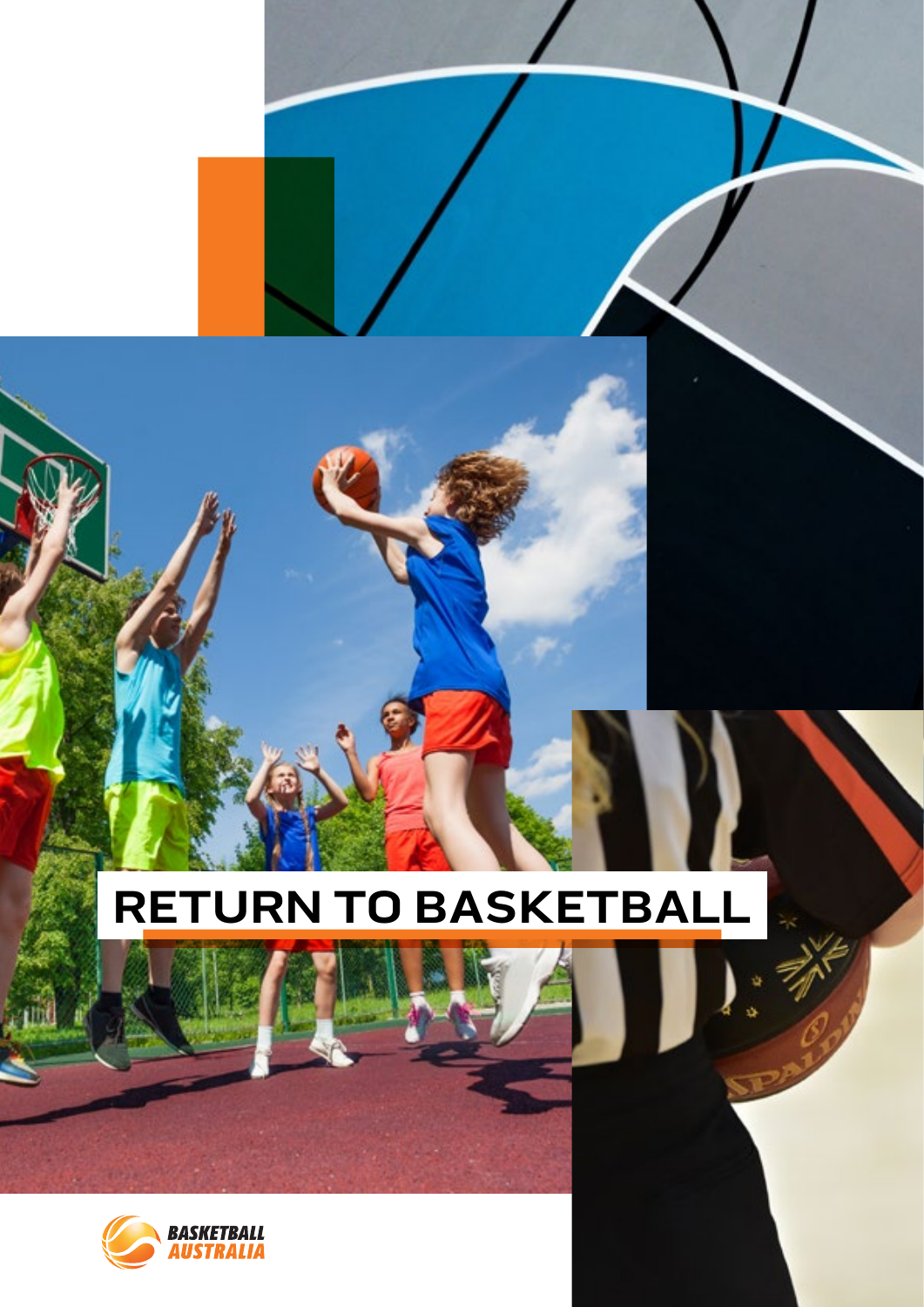# **GUIDELINES FOR RETURN TO PLAYING BASKETBALL**

#### Introduction

Basketball Australia has developed these guidelines to assist the basketball community throughout Australia to return to structured activities. Basketball Australia has worked particularly closely with our State and Territory associations throughout these difficult times and I thank them for their assistance and commitment to the development of our sport.

These guidelines are designed as a framework to assist in reactivating our sport as deemed suitable and safe in line with the Federal Government's National Principles for the Resumption of Sport and Recreation Activities. Therefore the guiding principles are:

- Keeping the basketball family safe and healthy
- Aligning with State and Federal Government restrictions
- Consistent with Australian Institute of Sport guidance
- Utilising the regulations and operating principles of basketball

In creating these guidelines, Basketball Australia aims to provide members with clarity on what activities may be able to occur at each stage of lifted restrictions. It will be critical for each association and club to consider the specific guidelines of their state/territory government and it is likely that there will need to be local variation in how we resume our weekly "fix" of basketball.

Clubs and associations must also work with other stakeholders such as venue owners (e.g. local councils and schools) who may have their own requirements for use of their facilities.

The Federal Government's plans for a return to organised sport has been informed by both Sport Australia and the Australian Institute of Sport (AIS), and it is highly likely that the return will be phased in line with restrictions on the size of gatherings and border controls. Accordingly,

these guidelines have been developed to align permitted or recommended activity with government regulations of gathering numbers.

A series of images has been created that support our recommendations and guidelines and these are included as Appendix 1.

The community prevalence of COVID-19 is the key factor when evaluating infection risk. Critical Government restrictions to control the virus spread that impact the decision for basketball to restart are:

- General agreement that sports can 'restart'
- Gathering limitations
- Social distancing requirements
- Schools opened or closed (for underage competitions)
- Local government considerations
- State boundary restrictions (national competitions)

Basketball Australia acknowledges the guidelines are likely to be implemented differently between states and territories, and potentially within those jurisdictions.

At all times, government regulations will supersede these guidelines where applicable.

Basketball is considered a contact sport. Basketball Australia has proposed a number of measures that will allow safe sport. These include: sanitising basketballs and changing them between games, social distancing requirements in the venue, participants showering and changing at their home prior to competition, showering immediately following games and the use of hand sanitisers courtside when a player enters and exits the court at breaks, timeouts and substitutions.

Finally, the characteristics of the COVID-19 virus is not fully understood and it is possible that at any stage government restrictions will be re-introduced. We therefore need to proceed in a disciplined and cautious way.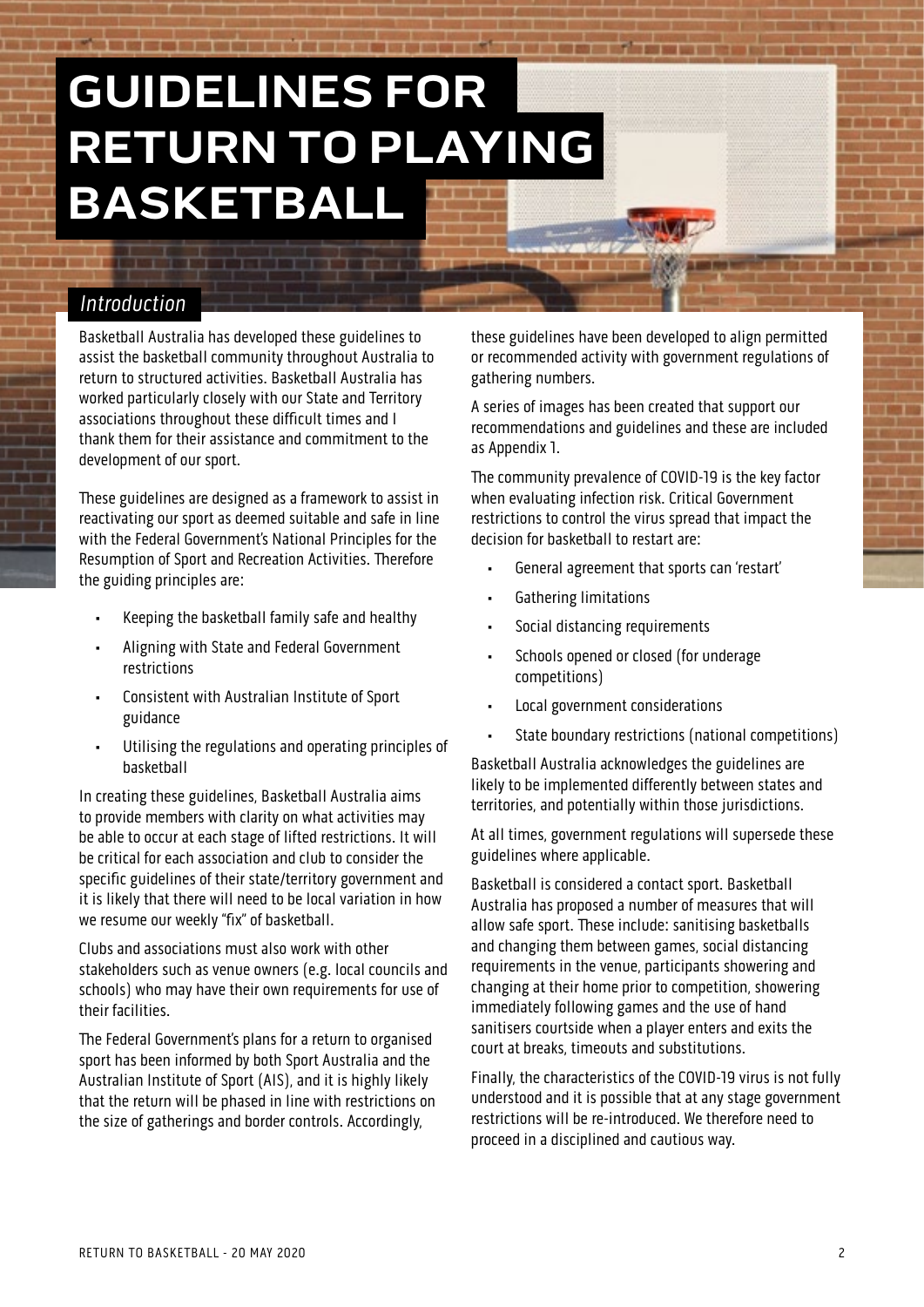#### Policy Environment

These guidelines have been developed in line with advice from:

- Dr David Hughes, AIS Chief Medical Officer
- Dr Peter Harcourt, Basketball Australia's Chief Medical Officer
- Federal Government Guidelines, including:
	- » Australian Health Protection Principal Committee Statement on Resumption of Sport and Recreation Activities (Appendix 2)
	- » AIS Framework for Rebooting Sport (Appendix 3).

Basketball Australia's management group and the State and Territory CEO's have conducted rigourous oversight of the development of these guidelines which has been linked to individual State and Territory plans. This has been an important component to ensure appropriate expert advice has been included in this document. The State and Territory plans are included in Appendix 4 of these guidelines.

These guidelines give an indication of the considerations that Basketball Australia will apply in determining the appropriate time for our competitions to return. Individual States/Territories will no doubt advise their members of the proposed return of competitions within each respective state/territory.

#### Returning to Organised Sport

#### **Implementation**

These guidelines have been developed with the primary focus of providing a guide to return to basketball while controlling the number of people in stadiums and controlling competition contact risk. While the guidelines permit limited numbers of people to be within a stadium, Basketball Australia encourages members to minimise attendance of nonparticipating persons where possible.

These guidelines have been created based on federal advice. All members should review their State and Local regulations and seek advice from their Public Health Authority or State Chief Health Officer in developing their state or territory guidelines.

In the various stages of return, the number of people in stadiums (and the flow of people in and out of stadiums) needs to be monitored and controlled and heightened cleaning and sanitation regimes need to be followed. Clubs and associations should consider whether this monitoring and compliance role can be carried out by existing court supervisors or whether a more dedicated "Bio Security Officer" be instigated.

Whichever approach is taken, clear communication of the measures put in place will no doubt assist the participants to understand and comply with those measures. If anything, we should aim to "over communicate" rather than assume people will understand what is required.

#### **Venue Variability**

It is impossible to set out definitive guidelines and this document is not intending to do that. Clubs and associations need to consider the specific circumstances of each venue that they use. For example, a facility that has two courts side by side, may initially return only utilising one court whereas a facility that has two courts in separate halls may be able to start with both courts operating.

Similarly, the flow of people entering and exiting venues needs close consideration because the medical advice is that we must avoid large groups of people in a close proximity. A venue where there is only one entry/exit point may need to start on a smaller scale than a venue where people can enter through one door and exit from another (e.g. Fire Exit).

#### **Indoor sport**

Stadiums are large open spaces with ventilation systems to facilitate air movement. In many facilities the flow of outdoor air is very open. Air movement varies from stadium to stadium so the venue risk assessment should also consider the quality of the ventilation system as a part of the assessment.

The risk of aerosol spread of COVID-19 indoors is unclear and appears to be limited to high risk, particularly health care, facilities. Members may wish to reference the following articles in regards to airborne risk:

https://www.nature.com/articles/d41586-020-00974-w https://www.nature.com/articles/s41586-020-2271-3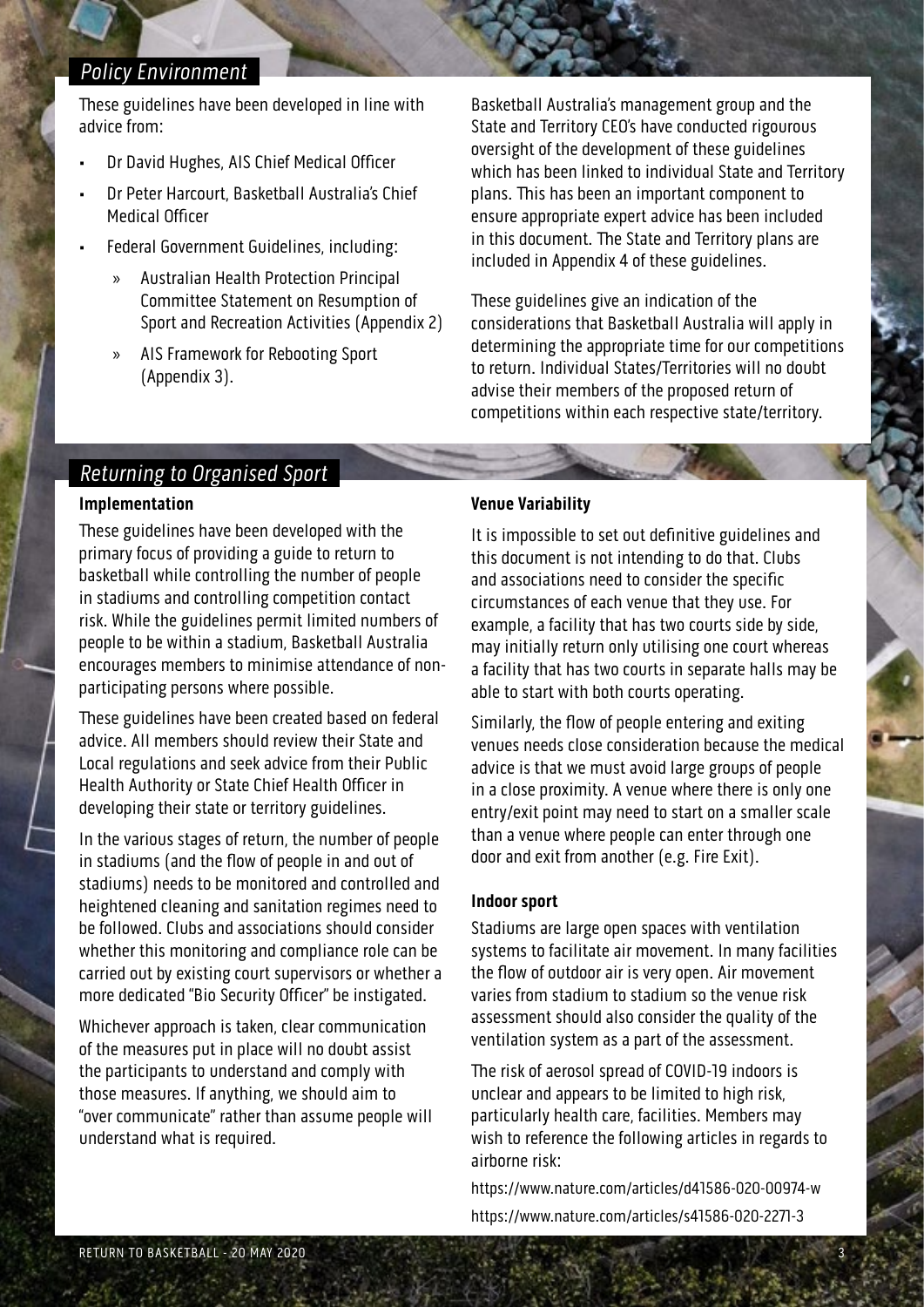#### What's Inside

Below, you will first find some key considerations that apply throughout our return to full competition and include guidelines for the operation of indoor venues again through the different stages based upon government restrictions.

Secondly, our three tables:

- 1. Government Restriction Level A (no sport)
- 2. Government Restriction Level B (the gradual return to sport in staged depending upon the size of permitted gatherings)
- 3. Government Restriction Level C (our "new normal" once sport has returned).

These tables identify relevant considerations (at each level of government restriction) in relation to the conduct of:

- Individual Training
- Club Trainings
- Development Programs (e.g. Aussie Hoops)
- **Competitions**

For ease of reference we have included as Appendices some practical examples of implementing social distancing requirements around the basketball court, the Federal Government statements regarding the rebooting of sporting activities and guidelines adopted by each of the States and Territories (Appendix 4).

Best wishes for a safe and successful return to the court.

Jerril Rechter CEO

**U. 1030146** 

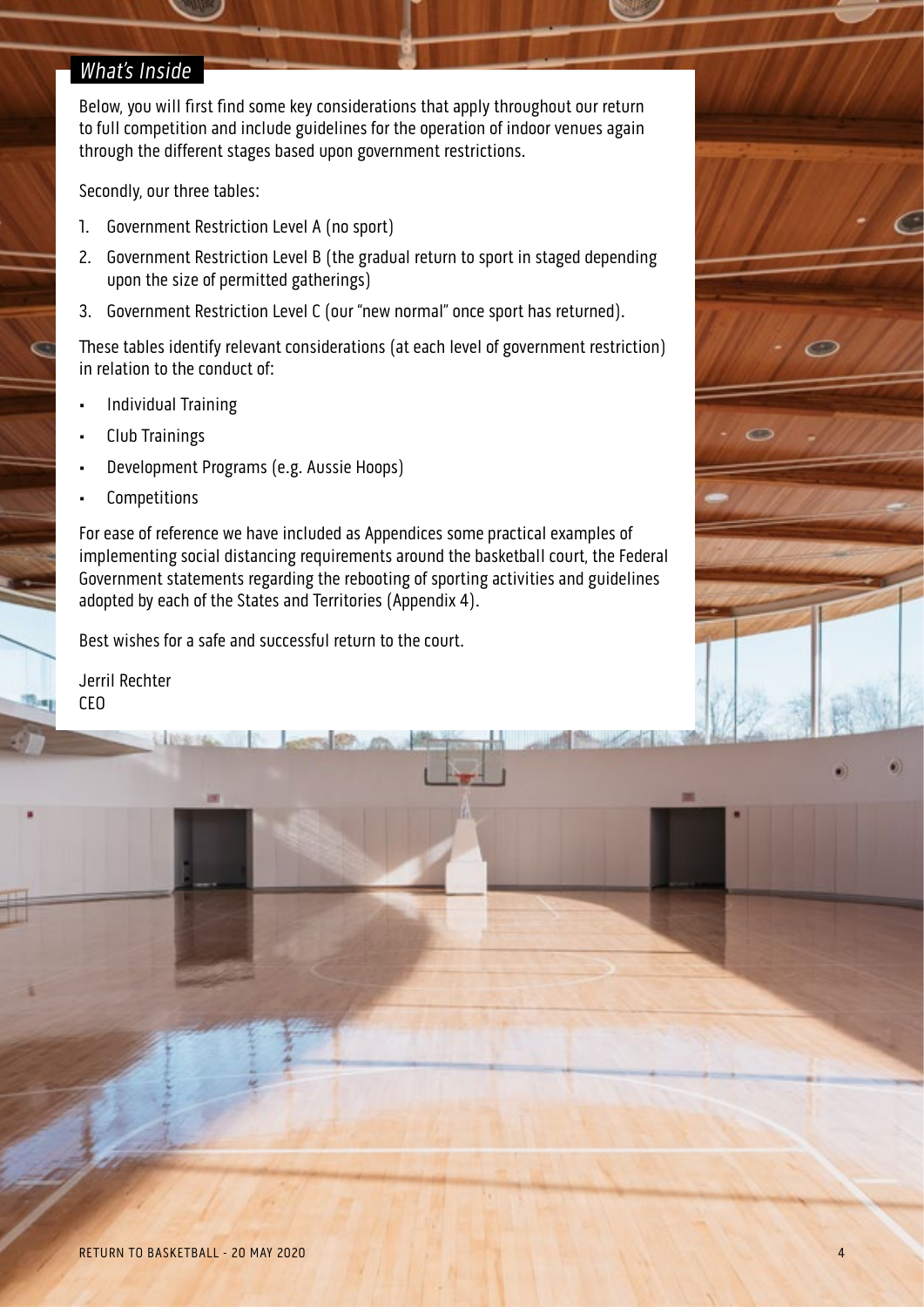## **Key Considerations**  Returning to Basketball

#### **COVID-19 prevention plan and basketball start committee**

Each facility should have an implementation plan that flows from the Basketball Australia start plan, adapted as necessary by state/territory associations. This committee oversees the safe return to sport and compliance with government restrictions. The scope of the committee's plan should include entry and exit to a venue and the management of individuals within the venue. The committee should also set the outcomes for non-compliance.

These guidelines are designed to ensure the safety and health of the basketball family.

#### **Arrival**

Participants and officials cannot enter the court area earlier than the designated time prior to their game or before the participants and officials of the previous game have departed. Waiting time should be minimised with people asked not to arrive more than 10 minutes before their game. Separate waiting areas for each court should be designated to reduce contact between playing groups.

If an infrared thermometer is available, on arrival, participants over the age of 18 should have their temperature checked. Stadiums should display clear instructions and signage to inform participants of the Health Risks of COVID-19 and rules of entry into the stadium. Hand sanitiser should be available at the entry of all stadiums.

#### **Basketballs**

Basketballs provided by the venue should be sanitised prior to use each day and in between each game. A process must be in place to ensure there is compliance.

Teams may be limited to the number of balls they are permitted to bring into the stadium at any one time. Any basketball brought into a stadium should be sanitised prior to use (preferably upon entry).

#### **Biosafety officials**

May be game supervisors or referees or other current official roles depending on what is the best fit for the association and venue. The role is to manage the restrictions so that the basketball restart is conducted in a controlled manner, overseeing social distancing, overall numbers of participants (and minimisting the number of non-participants in the venue) and people, management of basketball hygiene and player compliance (hand hygiene, entry and exit to the stadium and court).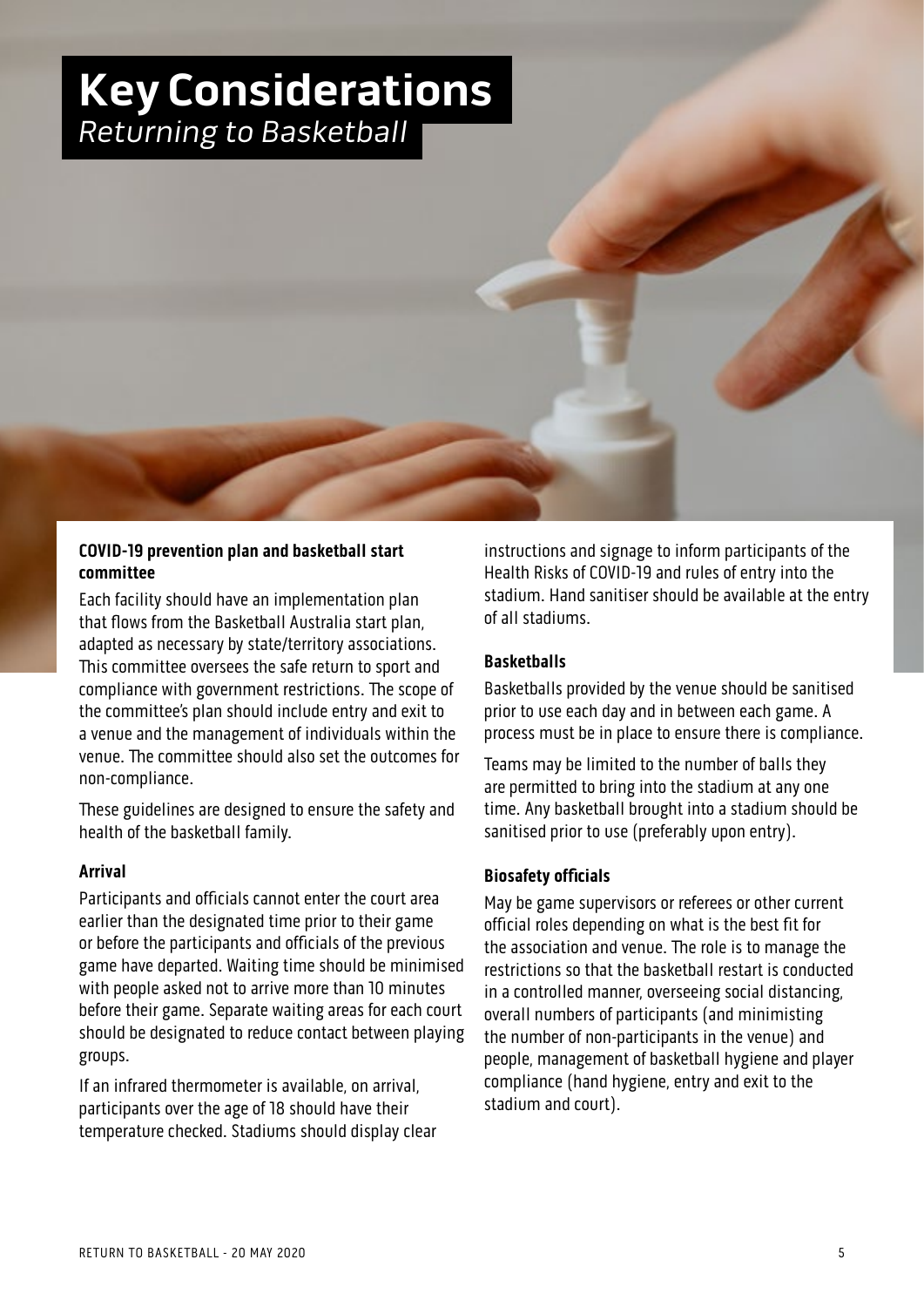#### **Breaks between games and/or training/development sessions**

Scheduling of games or development sessions should allow a set period of time between the conclusion of one and the commencement of the next. This is to allow time for separate playing groups to depart and arrive without contact and permit staff to complete sanitisation requirements. If multiple courts are being used at a venue, staggering start times will help control the overall flow of people in/out of the venue.

Where possible, utilising a different exit point from a court may facilitate a quicker turnover from one session to the next. For example, could a Fire Exit that is adjacent to a court be used?

#### **Capacity Control and Biosafety**

Associations should, at all times throughout the pandemic, maintain strict counting of capacity within the stadium and on each court to ensure that limits are not exceeded to ensure biosafety. This may be something that an existing court supervisor or other official role can undertake or it may require a specific resource (volunteer or staff). It must be clear at all times who has the authority to "ask people to leave" as necessary.

#### **Cash handling**

Associations are encouraged to develop cash free procedures to reduce the chance of transmission between the user and employee. This may include credit card payments for team sheets of game fees, the concept of a single person making payment on behalf of a team, or invoicing of fees to clubs and teams where appropriate.

#### **Competition Contact Risk Mitigation**

Players will be required to shower with soap and change (at home) prior to a game and again immediately following the game at their home. This mitigation will be supported with significant hand hygiene strategies during a competition.

It is the responsibility of team coaches to ensure players comply with this requirement and both coaches and referees must ensure unnecessary contact (e.g. hand shakes, high fives, pushing off the ball) does not occur.

The normal blood rules continue to apply.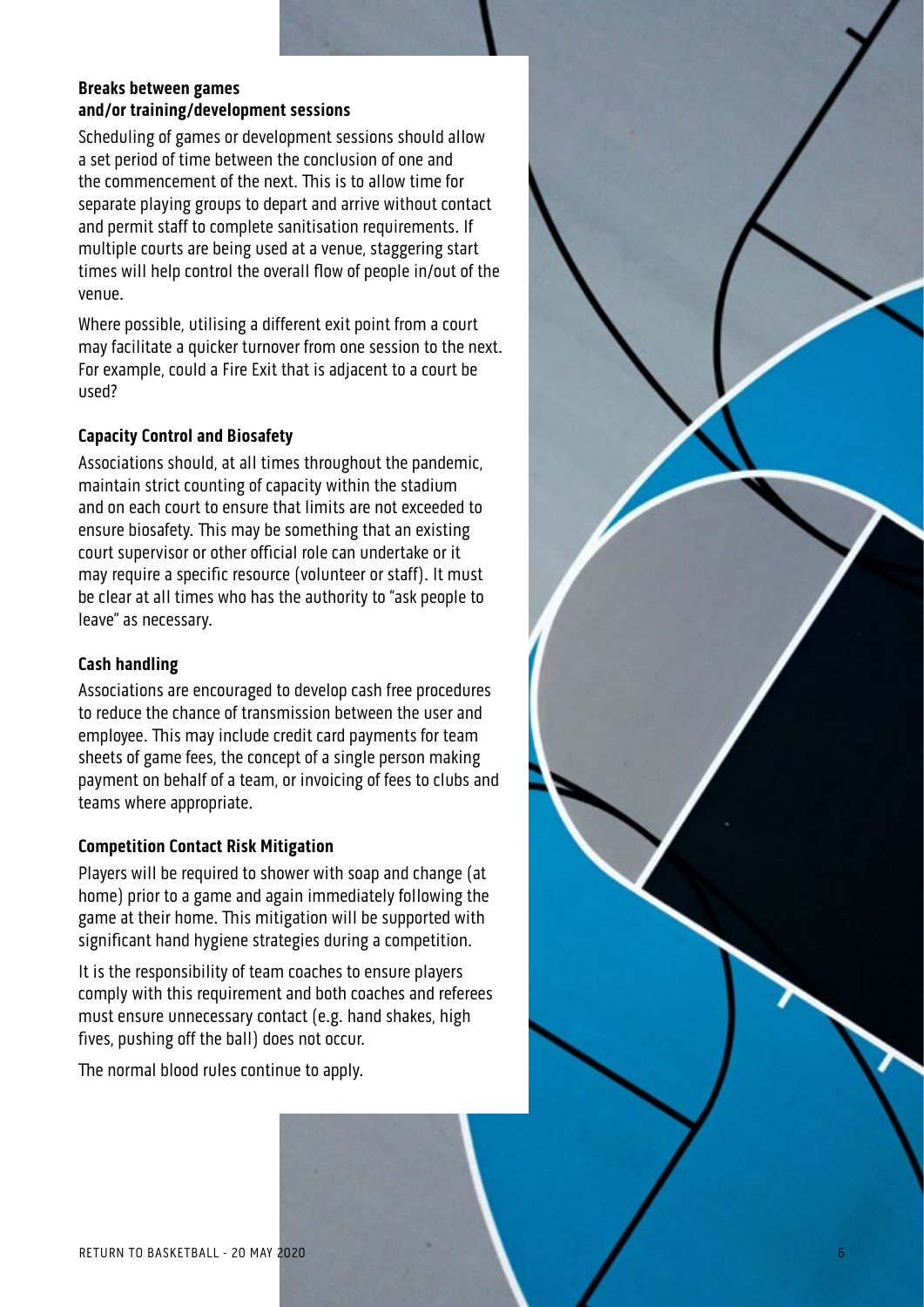#### **Entry and Exit**

Associations, where possible, should designate separate entry and exit routes to reduce the risk of contact between playing groups.

If an individual is ill, has a fever, cough, runny nose, sore throat or any other sign of being acutely unwell, they will not be permitted to enter the stadium. Coaches should also check their team members that none of them are unwell.

#### **Gathering Size Limits**

These guidelines have been created based on limits that are likely to be set out by Government (e.g. less than 10 people, less than 20 people etc). These are likely to vary from state to state so these guidelines have been developed to accommodate possible Government restriction scenarios. Furthermore, it is possible that states and territories will not be aligned and different restrictions will exist within Australia.

Associations must consider the size, space and lay-out of individual venues and this may require even smaller gatherings than allowed under guidelines.

#### **Hand Hygiene during Training or Competition**

To reduce the risk of infection in a game when there will be some incidental contact hand sanitisers will be required on both team benches. Players and referees will be required to use hand sanitisers at every break in the game, including timeouts, and when substitutions move in and out of the game.

#### **Non-Essential Services**

Change rooms, referee rooms, canteens, public water fountains, general seating areas should remain closed or roped off to the general public in accordance with the relevant reactivation level. Participants should arrive at a stadium ready to compete.

#### **Parents and Guardians**

Particularly in the early stages of our return (when numbers are very limited) associations should consider whether junior competitions should take place at all in the absence of parental spectators. Associations may opt to defer these competitions until such parents can attend. Other alternatives that could be considered:

Having parents observe from a safe place that is not at

the courts (e.g. an upper viewing deck), provided that it is of sufficient size to provide social distancing of parents watching;

Allowing a small number of parents to observe, which may be rotated amongst team members

Where parents are not able to observe, the association must ensure that a responsible adult is present at the game/session and there should always be at least two coaches present.

#### **Referees and other officials**

Associations should observe the number of officials permitted as per the guidelines. Associations should take care to consider the cross over of officials between playing groups. The guidelines have been implemented to reduce contact between playing groups. Basketball Australia recommends if officials are to officiate multiple games in the same evening that consistent groupings of officials are applied (i.e. officials stay on the one court). Furthermore, if the referee is aware, or is imformed that, the court is not complying with the local association biosafety guidelines, the game should be stopped until the situation has been corrected.

Referees must be directed to:

- Only use the whistle when necessary (e.g. do not blow whistle to signal end of time-out or at other times when the game is already stopped)
- Use short, sharp whistle blow no long hard blows
- Do not officiate when feeling unwell
- Use hand sanitiser at every break in the game (time-outs, between quarters, substitutions)
- Blow whistle facing away from players

#### **Sanitisation**

Association staff should sanitise scoring laptops or tablets, score benches, bench seating if fixed, scoreboard controllers and any other essential equipment that may have been used by playing groups to reduce the risk of transmission from one group to another.

Hand sanitiser must be available on the score bench for referees and score table officials to use during games. Courts must be cleaned as directed with a minimum of warm water and disinfectant.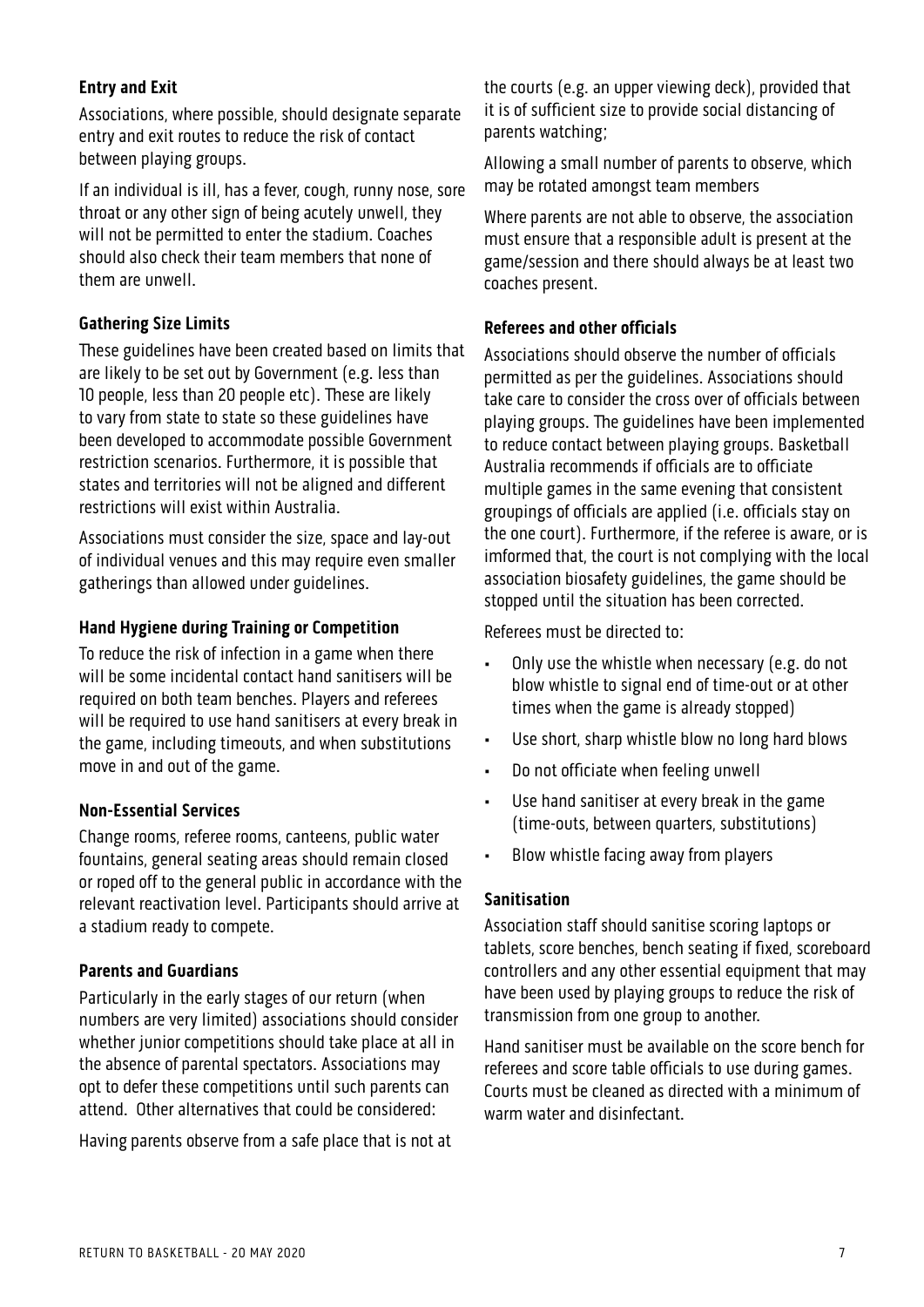#### **Seating Areas**

In any area where seating is required it should be set according to social distancing guidelines with enough only for the numbers allowed.

#### **Social Distancing**

Areas where people will gather or lines may occur should be marked clearly in accordance with the relevant Government regulations to encourage participants to follow Social Distancing advice (for example 1.5 metre spacing).

#### **Stadium Entry Signage**

Associations should display signs at the entry to their stadiums as per the recommendations. This should include government recommendations on the entry conditions during the pandemic, including but not limited to references to personal health and at-risk members of the community. They should also include information specific to that venue or that association.

#### **Staff (Including Administration, Desk, Cashiers, Customer Service and Court Supervisors)**

All staff or volunteers that are involved in the running of games that are within a venue or interacting with participants need to have sufficient access to sanitisers, personal protection equipment and instructions on how to keep safe. This may include the use of face masks, face shields or the installation of screens to protect staff.

#### **Start of Game**

Games should not be started with a jump ball. Instead toss a coin or use "rock, paper, scissor" to determine which team will have first possession. Alternatively, first named team in the draw has the first possession.

#### **Toilets and Change Rooms**

It is important that whenever people are present at the facility that toilet facilities should be provided and they should be cleaned throughout each day/night. The availability of toilets is a factor that may limit the number of people an Association allows into the facility at any given time. For example, if there is only one central toilet block, it may not be appropriate to have three courts running at the same time as it may result in too many people at that central position at one time.

Alternatively, if a venue has three smaller toilet blocks (one near each court) then running three courts may be feasible.

Medical advice is that players should shower (with soap) immediately before and as soon after games/training. Initially, this is preferably done at home rather than at the venue. Accordingly, Associations may restrict access to change rooms in the initial stages of return. Once change rooms are being utilised a comprehensive cleaning regime should be implemented.

#### **Towels and Drink Bottles**

Participants should bring a personal towel and drink bottle to their games and not share these with others.

#### **Uniform Hire**

For the safety of staff and volunteers, it is recommended that members refrain for providing hire uniforms during the COVID-19 pandemic period.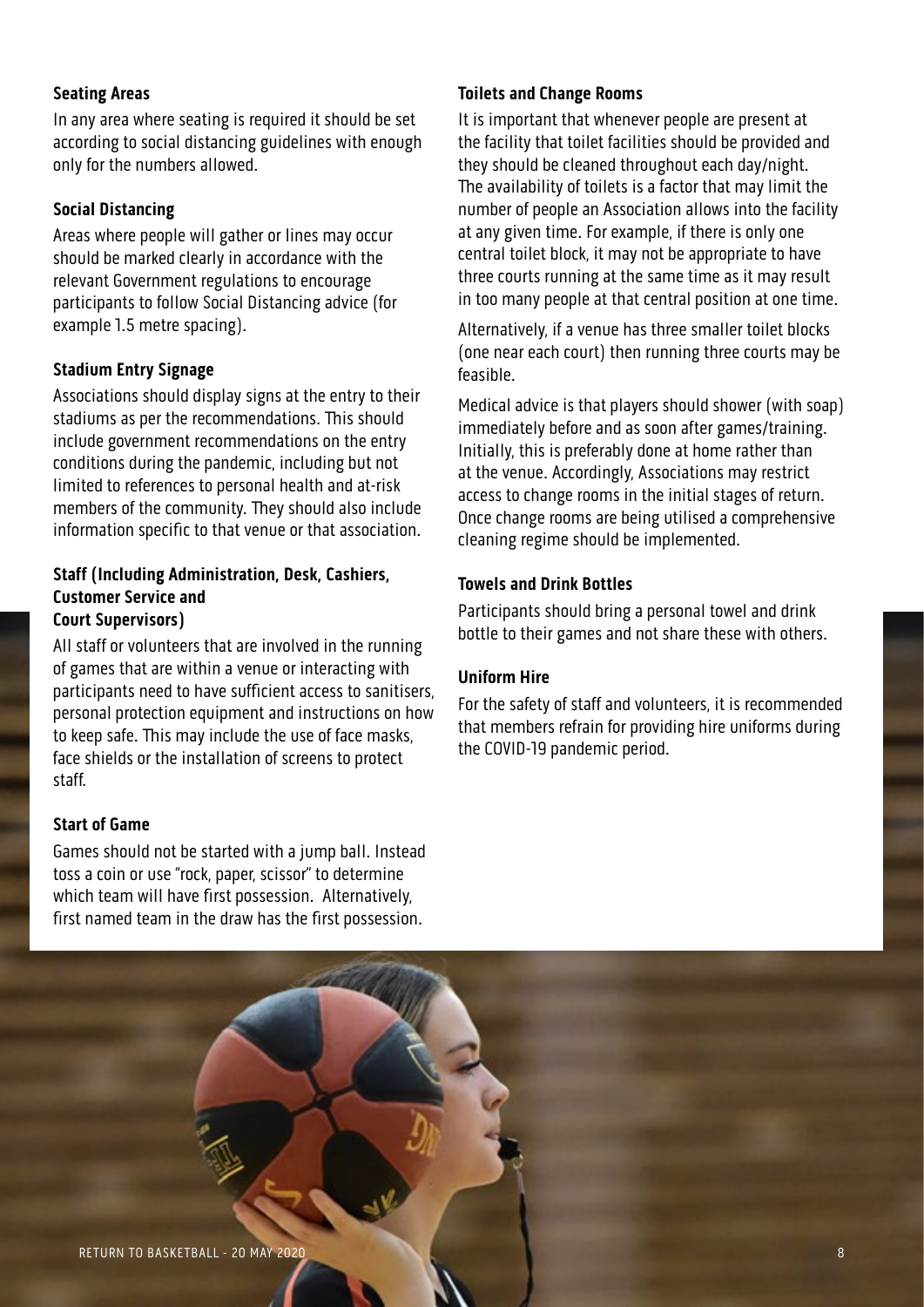## **GUIDELINES FOR INDOOR VENUES**

These guidelines should be implemented once government restrictions allow a return to sports activity in conjunction with the specific directions from State/Territory governments and also venue owners (e.g. Local Councils) and other stakeholders (e.g. Schools)

## Government Restriction: LEVEL B

|                                                     | Groups of 20 or Less                                                      | Groups of $50 - 200$                                                      | Groups of 200+                                              |
|-----------------------------------------------------|---------------------------------------------------------------------------|---------------------------------------------------------------------------|-------------------------------------------------------------|
| <b>Bench Seating</b>                                | Remove where possible                                                     | Player Benches only                                                       | Unrestricted                                                |
| <b>General Seating Areas</b>                        | Closed — remove where<br>possible                                         | "Distancing of 1.5 metres<br>between seats<br>Clean Nightly"              | Unrestricted                                                |
| Canteens                                            | Follow Social Distancing-<br>marked areas for queuing and<br>waiting      | Follow Social Distancing -<br>marked areas for queuing and<br>waiting     | Unrestricted                                                |
| <b>Cash Handling</b>                                | Avoid wherever possible                                                   | Avoid wherever possible                                                   | Allowed                                                     |
| <b>Changerooms</b>                                  | Closed                                                                    | Open with at least daily<br>cleaning                                      | Allowed                                                     |
| <b>Court Cleaning</b>                               | Daily                                                                     | Weekly                                                                    | As required                                                 |
| <b>COVID-19 Health</b><br><b>Signage on Entry</b>   | Required                                                                  | Required                                                                  | Suggested                                                   |
| <b>Designated Entry &amp; Exit</b><br><b>Points</b> | "Reguired<br>Consider separate points<br>where possible"                  | "Reguired<br>Consider separate points<br>where possible"                  | Unrestricted but sufficient to<br>enable monitoring numbers |
| <b>Hand sanitiser on Entry</b>                      | <b>Strongly Recommended</b>                                               | <b>Strongly Recommended</b>                                               | Recommended                                                 |
| <b>Hand sanitiser on</b><br><b>Scorebench</b>       | Required. Players must<br>utilise this at all breaks and<br>substitutions | Required. Players must<br>utilise this at all breaks and<br>substitutions | Required                                                    |
| <b>Infrared Temperature</b><br><b>Testing</b>       | Optional                                                                  | Optional                                                                  | Not Required                                                |
| <b>Public Water Fountains</b>                       | Closed                                                                    | Closed                                                                    | Allowed                                                     |
| <b>Retail/Merchandise</b><br><b>Stores</b>          | Closed                                                                    | <b>Follow Social Distancing</b>                                           | <b>Follow Social Distancing</b>                             |
| <b>Sanitise Scorebench</b>                          | After each game                                                           | After each game                                                           | Recommended Daily                                           |
| <b>Sanitise Scoreboard</b><br>Control               | After each game                                                           | After each game                                                           | Recommended Daily                                           |
| <b>Social Distancing in</b><br>areas with Lines     | 1.5 <sub>m</sub>                                                          | 1.5m                                                                      | Recommended                                                 |
| <b>Toilets</b>                                      | Cleaned at least daily<br>Follow social distancing                        | Cleaned at least daily<br>Follow social distancing                        | Cleaned Daily                                               |
| <b>Vending Machines</b>                             | Closed                                                                    | Closed                                                                    | <b>Cleaned Daily</b>                                        |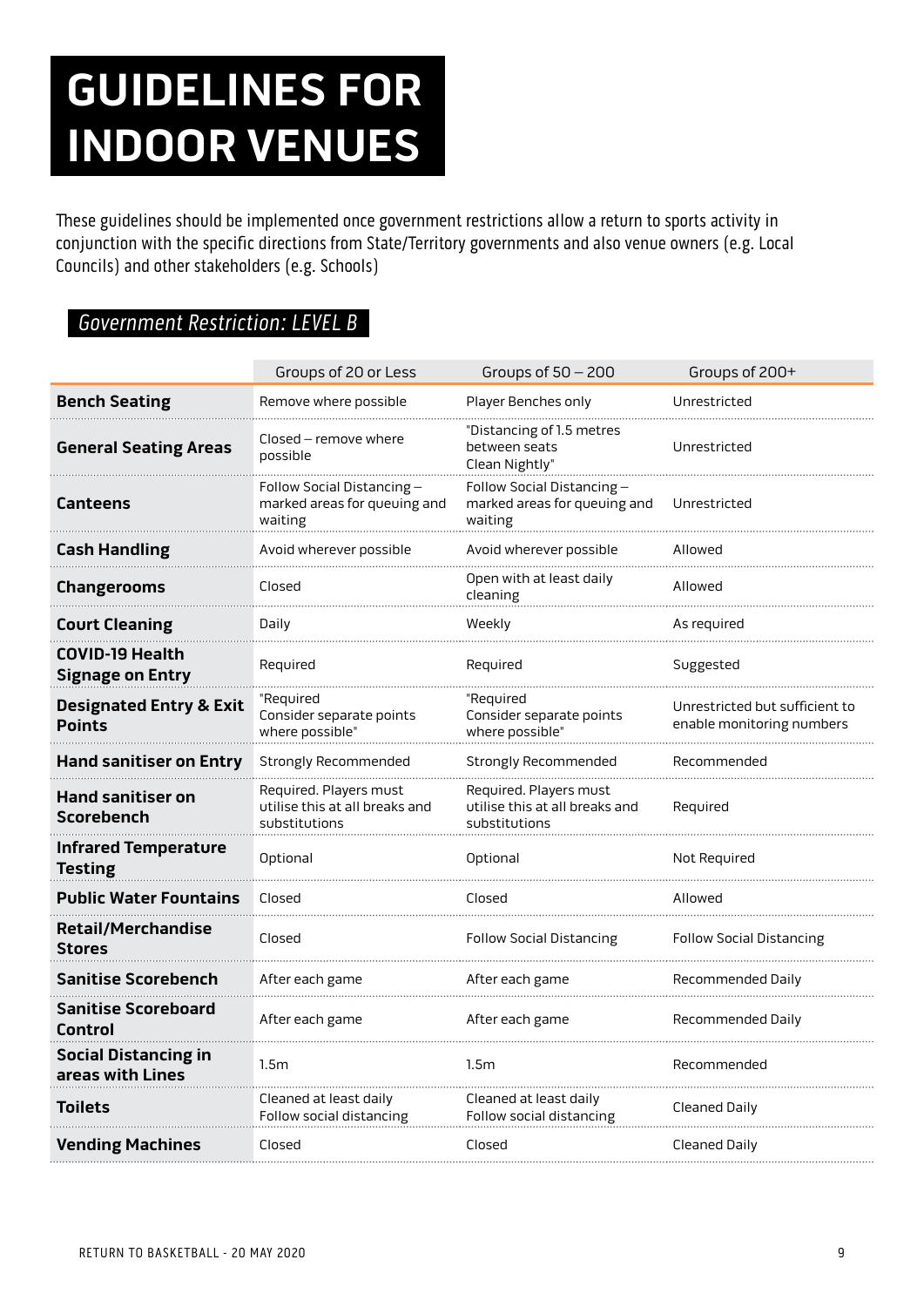## Government Restriction: LEVEL C

| <b>Bench Seating</b>                                   | Unrestricted        |
|--------------------------------------------------------|---------------------|
| <b>General Seating Areas</b>                           | Unrestricted        |
| <b>Canteens</b>                                        | Unrestricted        |
| <b>Cash Handling</b>                                   | Allowed             |
| <b>Changerooms</b>                                     | Allowed             |
| <b>Court Cleaning</b>                                  | As required         |
| <b>COVID-19 Health Signage on Entry</b>                | Not Required        |
| <b>Designated Entry &amp; Exit Points</b>              | Unrestricted        |
| <b>Hand sanitiser on Entry</b>                         | Recommended         |
| <b>Hand sanitiser on Scorebench</b>                    | Required            |
| <b>Infrared Temperature Testing</b>                    | Not Required        |
| <b>Public Water Fountains</b>                          | Allowed             |
| <b>Retail/Merchandise Stores</b>                       | Unrestricted        |
| <b>Sanitise Scorebench</b>                             | Recommended Weekly  |
| <b>Sanitise Scoreboard Control</b>                     | Recommended Weekly  |
| <b>Social Distancing in areas with</b><br><b>Lines</b> | Unrestricted        |
| <b>Toilets</b>                                         | Cleaned Daily       |
| <b>Vending Machines</b>                                | Cleaned As Required |
|                                                        |                     |

## Government Restriction: LEVEL A

No organised sporting activities

| <b>BASIC PRINCIPLES</b>                            | No physical contact between individuals with only outdoor activities<br>permitted. Social distancing strictly enforced, returning home as soon<br>as exercise is completed. Strength training and sport-specific training<br>is permitted provided any necessary equipment is provided by the<br>individual.            |
|----------------------------------------------------|-------------------------------------------------------------------------------------------------------------------------------------------------------------------------------------------------------------------------------------------------------------------------------------------------------------------------|
| <b>HYGIENE PROTOCOLS</b>                           | Personal hygiene measures apply (use of hand sanitiser, minimise<br>touching of face)                                                                                                                                                                                                                                   |
| <b>INDIVIDUAL TRAINING</b>                         | Outdoor activity ONLY, limited to individual or pairs, provided that:<br>- No sharing of equipment (including drink bottles, towels, balls<br>- 2 metre distance maintained at all times<br>- No prolonged contact before or after session ("meet - train - go")<br>- No use of communal facilities (e.g. outdoor gyms) |
| <b>CLUB TRAINING</b>                               | None                                                                                                                                                                                                                                                                                                                    |
| DEVELOPMENT PROGRAMS (e.g.<br><b>Aussie Hoops)</b> | Online sessions only<br>Players remain in their home and may utilise online resources and receive<br>direction online (e.g. Zoom conference)                                                                                                                                                                            |
| <b>LOCAL COMPETITION</b>                           | None                                                                                                                                                                                                                                                                                                                    |
| <b>BA COMPETITIONS</b>                             | None. All BA competitions and leagues are postponed. BA is actively<br>working with states/territories to investigate feasibility of rescheduling<br>the 2020 U18 and U16 Australian Junior Championships. BA is working<br>with clubs on format and scheduling for the WNBL and wheelchair<br>national leagues.        |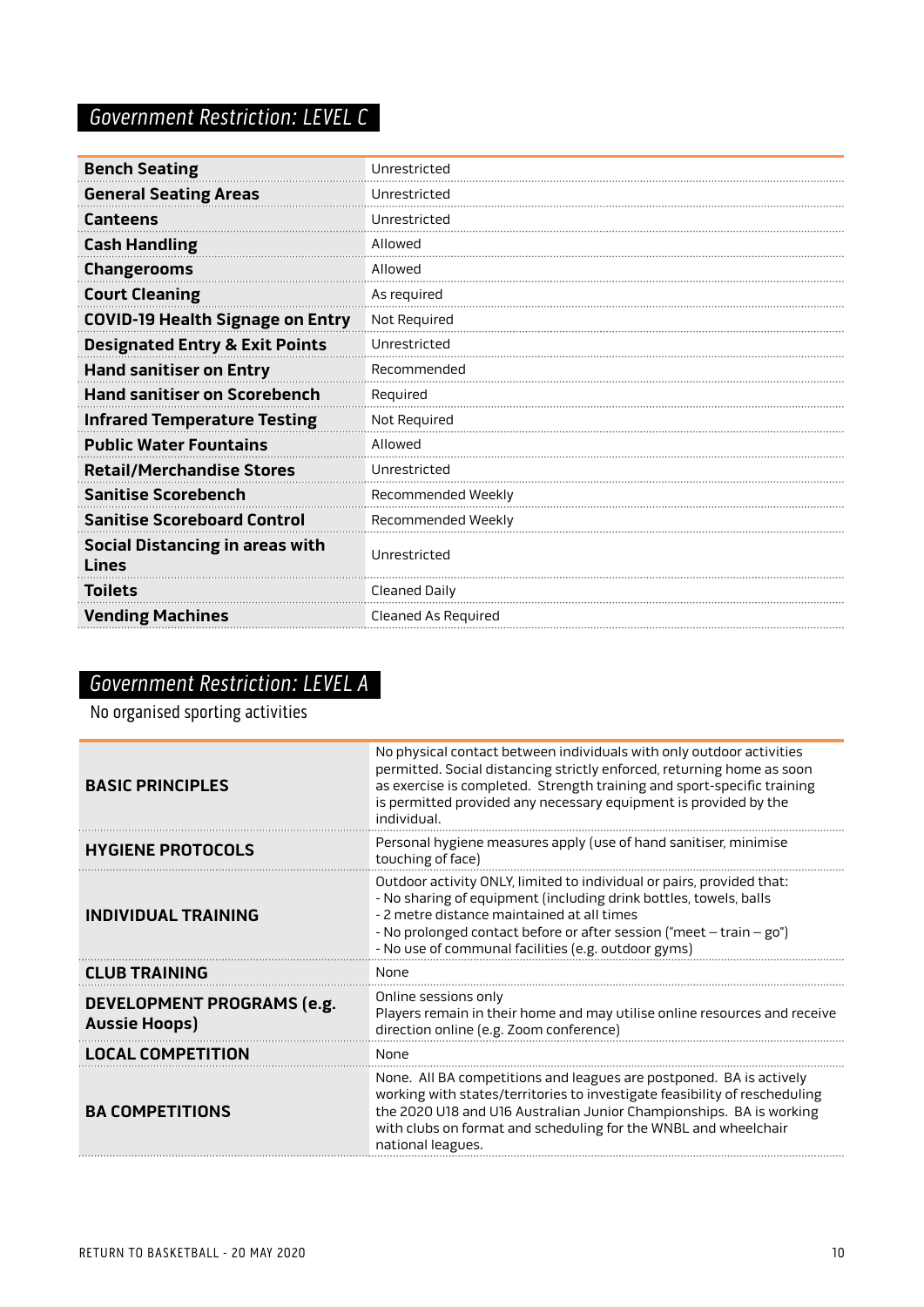## GOVERNMENT RESTRICTION: LEVEL B

Return to organised Sporting Activities, in stages depending upon permitted gatherings as dictated by Government

|                                                              | Groups of 10 or Less                                                                                                                                                                                                                                                                                                          | Groups of 20 or Less                                                                                                                                                                                                                                                                                                                                                                                                   |
|--------------------------------------------------------------|-------------------------------------------------------------------------------------------------------------------------------------------------------------------------------------------------------------------------------------------------------------------------------------------------------------------------------|------------------------------------------------------------------------------------------------------------------------------------------------------------------------------------------------------------------------------------------------------------------------------------------------------------------------------------------------------------------------------------------------------------------------|
| <b>BASIC PRINCIPLES</b>                                      | • Social distancing maintained with some sharing<br>of equipment permitted (such as passing, shooting<br>and dribbling a ball).                                                                                                                                                                                               | · Domestic level competition may resume but<br>format and structure will depend upon each facility                                                                                                                                                                                                                                                                                                                     |
| <b>HEALTH PROTOCOLS</b>                                      | • DO NOT ATTEND IF FEELING UNWELL<br>- Hand sanitiser available for use before, during and<br>after session<br>• Athletes provide own drink bottle<br>. Full shower with soap before and after sport<br>(preferably at home unless training facility has<br>adequate cleaning in place)                                       | • DO NOT ATTEND IF FEELING UNWELL<br>- Hand sanitiser available for use before, during and<br>after session<br>· Athletes provide own drink bottle<br>. Full shower with soap before and after sport<br>(preferably at home unless training facility has<br>adequate cleaning in place)                                                                                                                                |
| <b>INDIVIDUAL</b><br><b>TRAINING</b>                         | Permitted, following health protocols<br>Athlete provide own towels, drink bottles & ball<br>Equipment such as skipping ropes, weights, mats to<br>be sanitised between use by each individual"                                                                                                                               | Permitted, following health protocols<br>Athlete provide own towels, drink bottles & ball<br>Equipment such as skipping ropes, weights, mats to<br>be sanitised between use by each individual                                                                                                                                                                                                                         |
| <b>CLUB TRAINING</b>                                         | Small groups only (max 10 people in total, no more<br>than 7 athletes)<br>Maximum length of 45 minutes<br>Incidental contact only - NO deliberate body<br>contact activities<br>Outdoors preferred and no spectators whether<br>indoor or outdoor<br>Individuals provide equipment (e.g. balls) to be<br>sanitised in session | No session longer than 60 minutes and no<br>spectators<br>Limited competitive drills in first 4 weeks<br>Include warm-up / cool down activities to assist<br>with recovery<br>Hand sanitiser available for use before, during and<br>after session<br>No waiting before/after practice.                                                                                                                                |
| <b>DEVELOPMENT</b><br>PROGRAMS (e.g.<br><b>Aussie Hoops)</b> | • Small groups only (max 10 people in total, no more<br>than 7 athletes)<br>• Incidental contact only - NO deliberate body<br>contact activities<br>• No spectators<br>• Outdoors preferred<br>· Individuals provide equipment (e.g. balls) and<br>sanitise during session                                                    | • No spectators<br>• Maximum of 20 people (including coach/manager)<br>on single court<br>· Use only 1 court when courts are adjacent<br>. No sharing drink bottles<br>- Sanitise all shared equipment between sessions"                                                                                                                                                                                               |
| <b>COMPETITIONS</b>                                          | • None                                                                                                                                                                                                                                                                                                                        | • Up to 7 players and 1 coach per team with 2 bench<br>and 2 referees<br>. No spectators and do not use adjacent courts<br>- Teams wait safely to enter court and leave venue<br>immediately after<br>Rotate and sanitise balls and sanitise scoretable<br>equipment<br>. No jump ball to start game (toss coin or "rock,<br>scissor, paper"<br>. Referees regularly use hand sanitiser and no<br>unnecessary whistles |
| <b>THINGS TO CONSIDER</b>                                    | - Sessions with junior athletes only conducted<br>where parents can observe from a distance<br>- Use different entry and exit points where one<br>session follows another                                                                                                                                                     | Sessions with junior athletes only conducted<br>where parents can observe from a distance<br>• Use different entry and exit points where one<br>session follows another" " Competition<br>with children aged 13 and below may not be<br>feasible where no spectators are allowed.<br>· Consider staggered time slots to facilitate<br>entry/exit<br>- Consider small 3x3 competition as return to<br>competition       |
| <b>BA COMPETITIONS</b>                                       | None. All BA competitions and leagues are postponed. BA is working with states/territories to<br>investigate feasibility of rescheduling competitions.                                                                                                                                                                        |                                                                                                                                                                                                                                                                                                                                                                                                                        |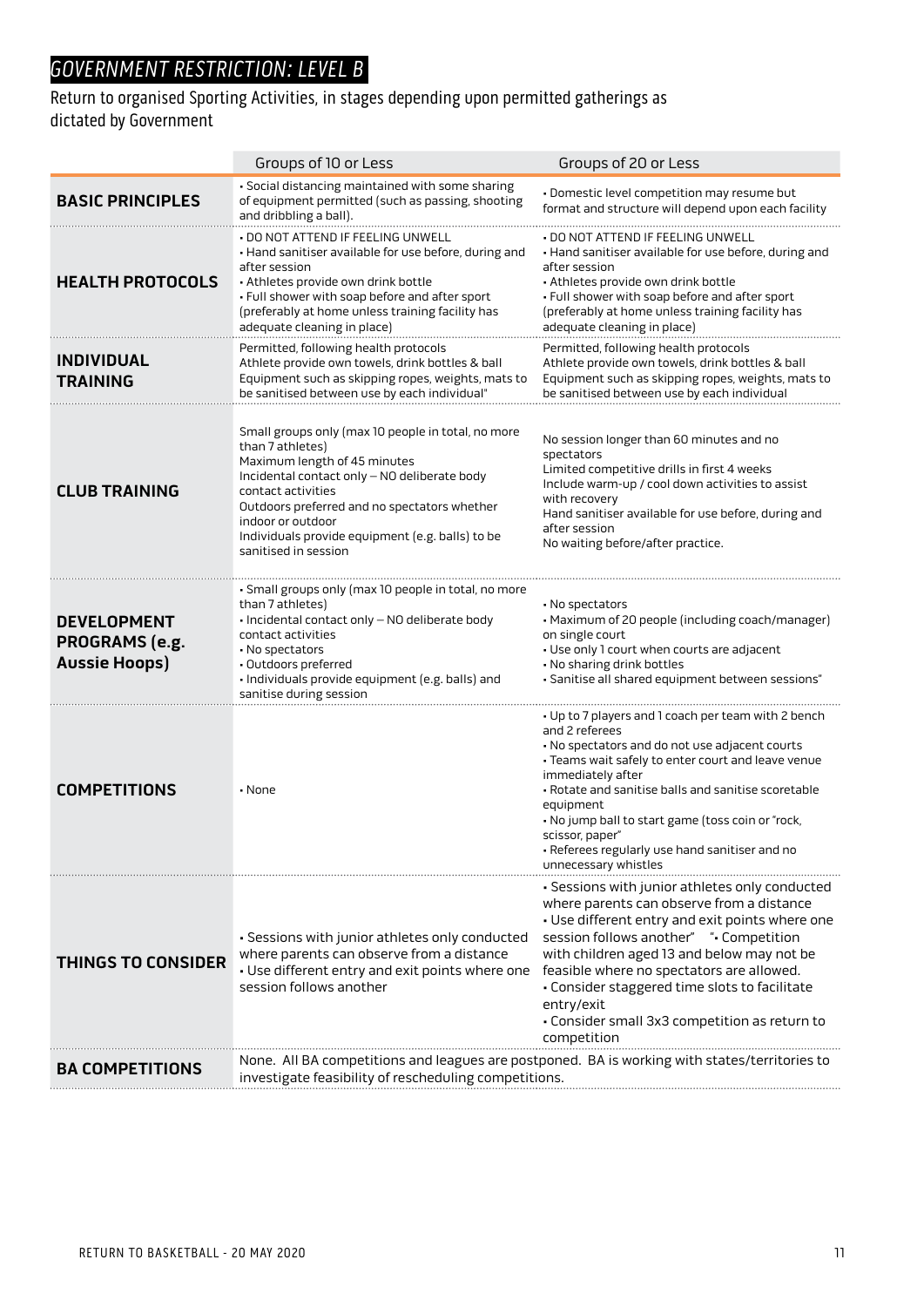## GOVERNMENT RESTRICTION: LEVEL B

Return to organised Sporting Activities, in stages depending upon permitted gatherings as dictated by Government

|                                                              | Groups of 50 or Less                                                                                                                                                                                                                                                                                                                                                                                                                          | Groups of 100 or Less                                                                                                                                                                                                                                                                   |
|--------------------------------------------------------------|-----------------------------------------------------------------------------------------------------------------------------------------------------------------------------------------------------------------------------------------------------------------------------------------------------------------------------------------------------------------------------------------------------------------------------------------------|-----------------------------------------------------------------------------------------------------------------------------------------------------------------------------------------------------------------------------------------------------------------------------------------|
| <b>BASIC PRINCIPLES</b>                                      | • Normal competition allowed but unnecessary body<br>contact to be avoided (e.g. hand shakes, high fives)<br>• Actively monitor numbers in stadiums and<br>manage entry/exit                                                                                                                                                                                                                                                                  | • Normal competitions with active Health Protocols<br>and management of numbers within stadiums and<br>"flow" of people in/out                                                                                                                                                          |
| <b>HEALTH PROTOCOLS</b>                                      | . DO NOT ATTEND IF FEELING UNWELL<br>• Hand sanitiser available for use before, during and<br>after session<br>• Athletes provide own drink bottle<br>. Full shower with soap before and after sport<br>(preferably at home unless training facility has<br>adequate cleaning in place)                                                                                                                                                       | . DO NOT ATTEND IF FEELING UNWELL<br>• Hand sanitiser available for use before, during and<br>after session<br>• Athletes provide own drink bottle<br>. Full shower with soap before and after sport<br>(preferably at home unless training facility has<br>adequate cleaning in place) |
| <b>INDIVIDUAL</b><br><b>TRAINING</b>                         | • Permitted, following health protocols<br>Athlete provide own towels, drink bottles & ball                                                                                                                                                                                                                                                                                                                                                   | • Permitted, following health protocols<br>Athlete provide own towels, drink bottles & ball                                                                                                                                                                                             |
| <b>CLUB TRAINING</b>                                         | . No session longer than 60 minutes<br>· Include warm-up / cool down activities to assist<br>with recovery<br>- Hand sanitiser available for use before, during and<br>after session<br>· Spectators/parents to wait in safe area<br>. No waiting before/after practice.                                                                                                                                                                      | • Full training permitted<br>- Actively remind players to adhere to health<br>protocols                                                                                                                                                                                                 |
| <b>DEVELOPMENT</b><br>PROGRAMS (e.g.<br><b>Aussie Hoops)</b> | -Limited spectator area, with distancing of 1.5<br>metres between seats<br>-Use of adjacent courts permitted but with<br>designated person to manage numbers<br>. No sharing drink bottles<br>-Sanitise all shared equipment between sessions                                                                                                                                                                                                 | • Permitted with active reminder to players to<br>adhere to health protocols                                                                                                                                                                                                            |
| <b>COMPETITIONS</b>                                          | · Use of adjacent courts permitted but designated<br>person to monitor overall numbers (restrict team<br>numbers if necessary)<br>• Teams wait safely to enter courts and leave<br>immediately<br>Rotate and sanitise balls and sanitise scoretable<br>after each game<br>• Representative basketball may resume<br>· Spectators limited to maximum of 1 per player<br>- Referees regularly use hand sanitiser and no<br>unnecessary whistles | • Spectators limited to 2 per player (or other<br>mechanism as determined by venue) and spectator<br>seating limited with 1.5 metre distancing<br>- Referees regularly use hand sanitiser and no<br>unnecessary whistles                                                                |
| <b>THINGS TO CONSIDER</b>                                    | • Representative basketball (junior and senior)<br>may require limitation on spectator numbers and<br>designated "door control"<br>- 3x3 competitions may allow maximum utilisation<br>of courts                                                                                                                                                                                                                                              | . Consider staggered time slots to facilitate entry/<br>exit                                                                                                                                                                                                                            |
| <b>BA COMPETITIONS</b>                                       | None. All BA competitions and leagues are postponed. BA is working with states/territories to investigate<br>feasibility of rescheduling competitions.                                                                                                                                                                                                                                                                                        |                                                                                                                                                                                                                                                                                         |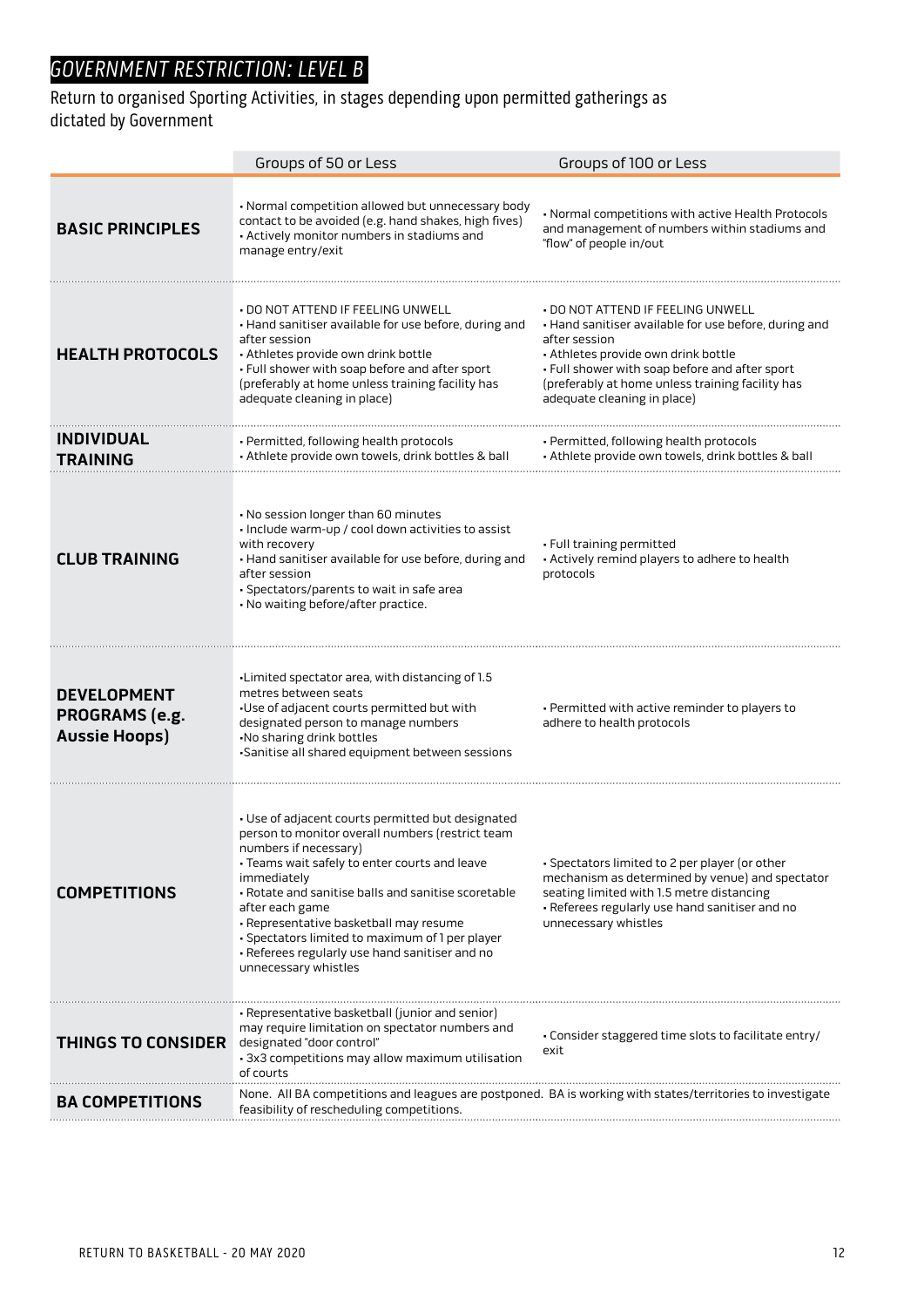## GOVERNMENT RESTRICTION: LEVEL B

Return to organised Sporting Activities, in stages depending upon permitted gatherings as dictated by Government

|                                                              | Groups of 200 or Less                                                                                                                                                                                                                                                        | Groups of 500 or Less                                                                                                                                                                                                                                                        |
|--------------------------------------------------------------|------------------------------------------------------------------------------------------------------------------------------------------------------------------------------------------------------------------------------------------------------------------------------|------------------------------------------------------------------------------------------------------------------------------------------------------------------------------------------------------------------------------------------------------------------------------|
| <b>BASIC PRINCIPLES</b>                                      | • Social distancing maintained with some sharing<br>of equipment permitted (such as passing, shooting<br>and dribbling a ball)                                                                                                                                               | · Domestic level competition may resume but<br>format and structure will depend upon each facility                                                                                                                                                                           |
| <b>HEALTH PROTOCOLS</b>                                      | . DO NOT ATTEND IF FEELING UNWELL<br>. Hand sanitiser available for use before, during and<br>after session<br>• Athletes provide own drink bottle<br>. Full shower with soap after sport (preferably at<br>home unless training facility has adequate cleaning<br>in place) | • DO NOT ATTEND IF FEELING UNWELL<br>• Hand sanitiser available for use before, during and<br>after session<br>• Athletes provide own drink bottle<br>. Full shower with soap after sport (preferably at<br>home unless training facility has adequate cleaning<br>in place) |
| <b>INDIVIDUAL</b><br><b>TRAINING</b>                         | · Permitted, following health protocols<br>• Athlete provide own equipment where possible                                                                                                                                                                                    | · Permitted, following health protocols<br>- Athlete provide own equipment where possible                                                                                                                                                                                    |
| <b>CLUB TRAINING</b>                                         | · Full training permitted<br>• Actively remind players to adhere to health<br>protocols"                                                                                                                                                                                     | · Full training permitted<br>- Actively remind players to adhere to health<br>protocols                                                                                                                                                                                      |
| <b>DEVELOPMENT</b><br>PROGRAMS (e.g.<br><b>Aussie Hoops)</b> | - Permitted with active reminder to players to<br>adhere to health protocols                                                                                                                                                                                                 | • Permitted with active reminder to players to<br>adhere to health protocols                                                                                                                                                                                                 |
| <b>COMPETITIONS</b>                                          | · Permitted with controls on spectator numbers, to<br>be determined by venue operator                                                                                                                                                                                        | - Permitted with controls on spectator numbers, to<br>be determined by venue operator                                                                                                                                                                                        |
| <b>THINGS TO CONSIDER</b>                                    | • Consider extension of spectator numbers by<br>hosting "watch party" of live stream at another<br>section of venue. Active monitoring of overall<br>number of people in venue                                                                                               |                                                                                                                                                                                                                                                                              |
| <b>BA COMPETITIONS</b>                                       | • Minimum requirement to consider staging BA<br>events (with restriction on spectators) competitions<br>if interstate travel permitted                                                                                                                                       | • Staging of BA events considered provided that<br>interstate travel is permitted.                                                                                                                                                                                           |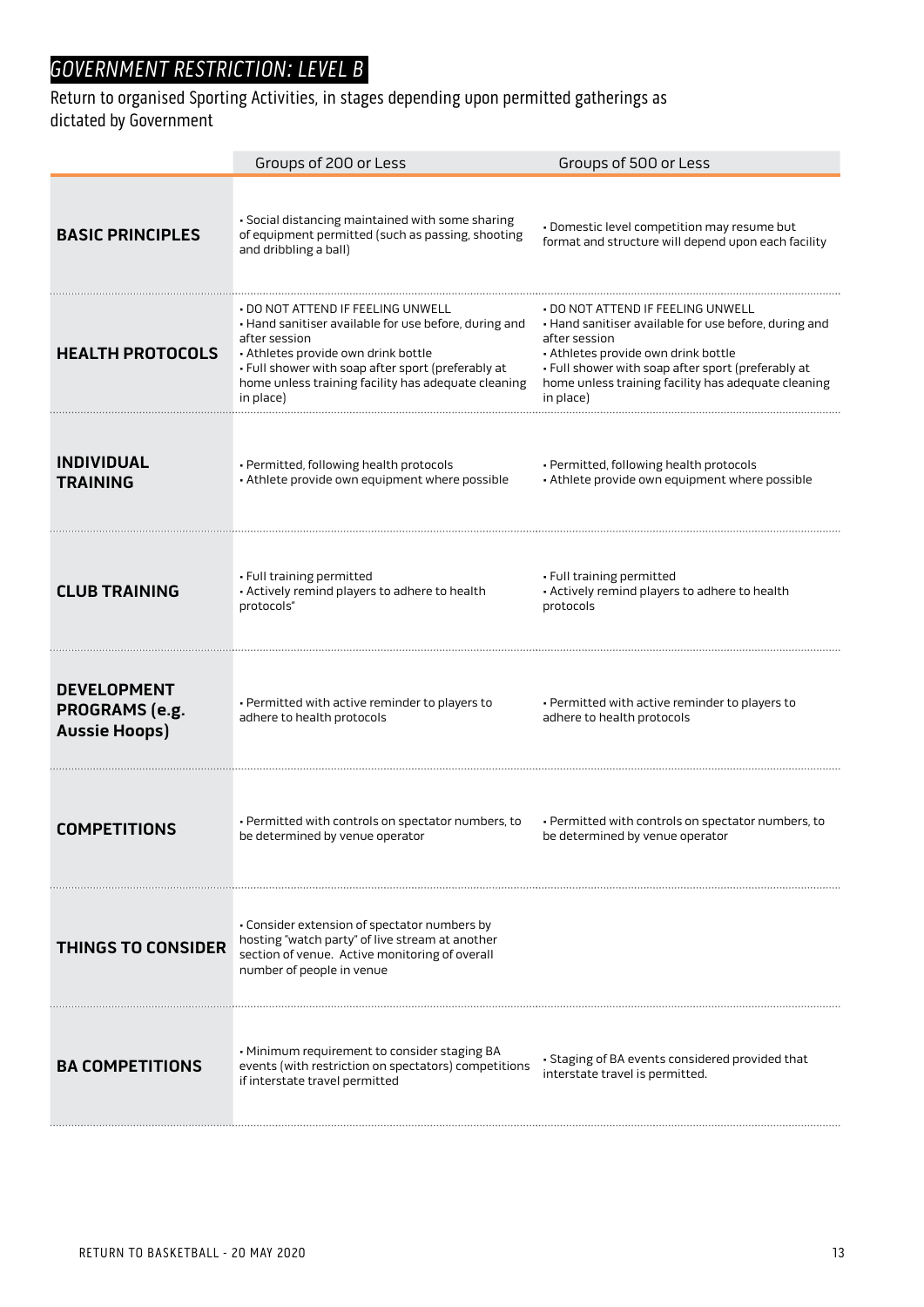## GOVERNMENT RESTRICTION: LEVEL C

Full contact sport permitted with sustained social distancing but unrestricted overall numbers and enhanced hygiene measures in place.

| <b>BASIC PRINCIPLES</b>                                      | Normal sporting activities are permitted, without restriction upon numbers. However, heightened<br>hygiene protocols may remain in place.                                                                                  |
|--------------------------------------------------------------|----------------------------------------------------------------------------------------------------------------------------------------------------------------------------------------------------------------------------|
|                                                              | HYGIENE PROTOCOLS Some hygiene protocols are likely to be developed afer the Covid-19 pandemic                                                                                                                             |
| <b>INDIVIDUAL</b><br><b>TRAINING</b>                         | Permitted                                                                                                                                                                                                                  |
| <b>CLUB TRAINING</b>                                         | Permitted                                                                                                                                                                                                                  |
| <b>DEVELOPMENT</b><br>PROGRAMS (e.g.<br><b>Aussie Hoops)</b> | Permitted                                                                                                                                                                                                                  |
| <b>LOCAL COMPETITION</b>                                     | Permitted                                                                                                                                                                                                                  |
| <b>BA COMPETITIONS</b>                                       | BA competitions and leagues may be staged. Format and structure of WNBL and wheelchair<br>national leagues may differ from previous seasons for initial season. Hosting of international<br>events in Australia permitted. |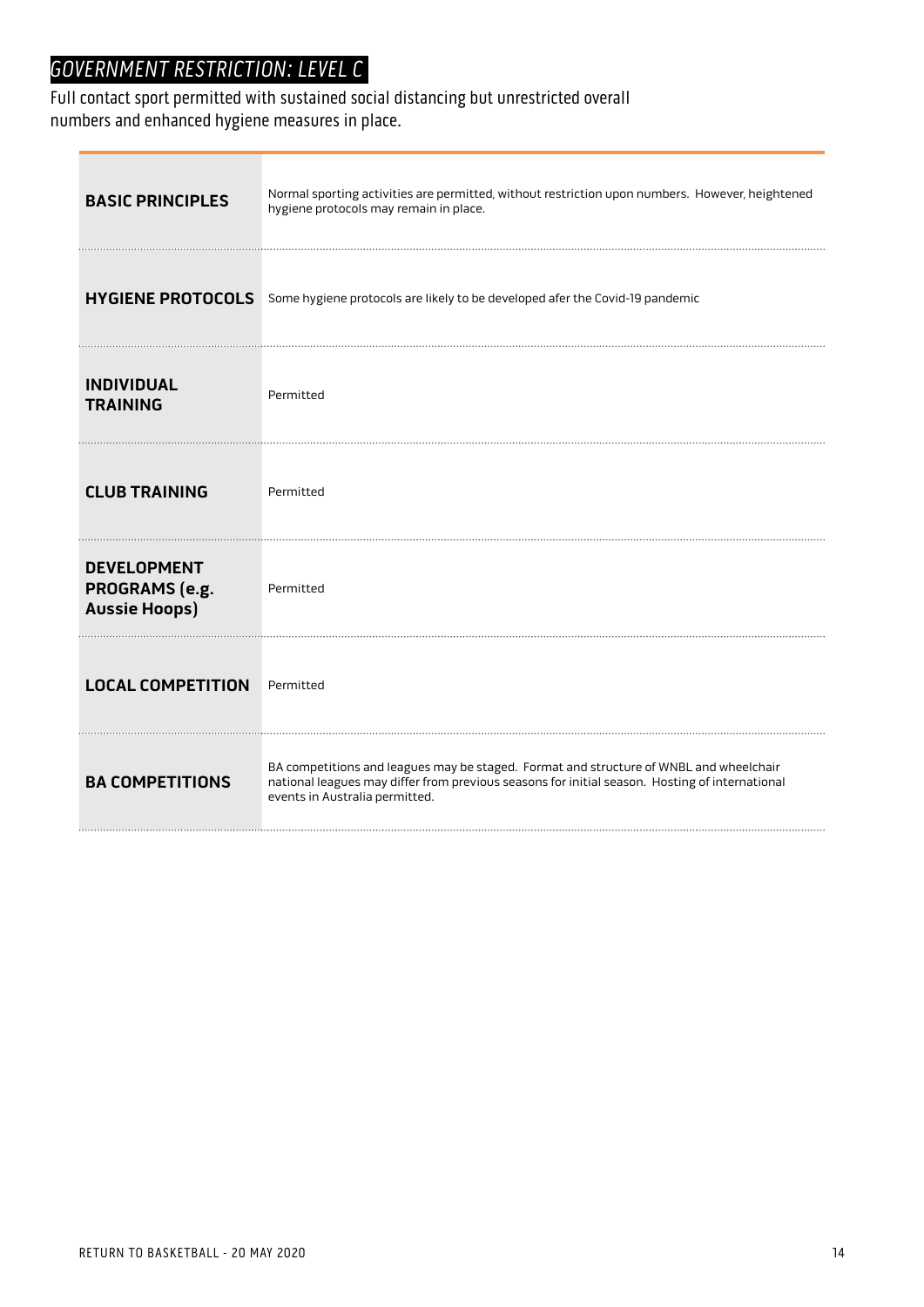# **APPENDICES**

- 1. Guidance for the implementation of social distancing requirements around the basketball court.
	- Basketball Australia, Sample Posters that can be displayed at venue
		- » **[Return to Training: General Guidelines for Coaches and Athletes](https://australia.basketball/wp-content/uploads/2020/05/Appendix-1-General-Guidelines-RTT.pdf)**
		- » **[Return to Training: Pre-Training Protocols](https://australia.basketball/wp-content/uploads/2020/05/Appendix-1-Pre-Training-Protocols.pdf)**
		- » **[Return to Training: During Training Protocols](https://australia.basketball/wp-content/uploads/2020/05/Appendix-1-DURING-TRAINING-RTT.pdf)**
		- » **[Return to Training: After Training Protocols](https://australia.basketball/wp-content/uploads/2020/05/Appendix-1-POST-Training-RTT.pdf)**
	- Basketball Australia, **[Guidelines for Coaches on Return to Train Strategies](https://australia.basketball/wp-content/uploads/2020/05/Appendix-1-Guidelines-for-Coaches-on-Return-to-Train-Strategies.pdf)**
	- Basketball Australia, **[Guidelines for Coaches on Return to Train Strategies \(High Performance](https://australia.basketball/wp-content/uploads/2020/05/Appendix-1-Guidelines-for-Coaches-HPP.pdf)  [Emerging Pathway\)](https://australia.basketball/wp-content/uploads/2020/05/Appendix-1-Guidelines-for-Coaches-HPP.pdf)**
	- Basketball Australia**[, Examples of Implementation of Return to Train Guidelines](https://australia.basketball/wp-content/uploads/2020/05/Appendix-1-Examples-of-Implementation.pdf)**
- 2. Australian Health Protection Principal Committee, **[Statement on Resumption of Sport and Recreation](https://australia.basketball/wp-content/uploads/2020/05/Appendix-2-AHPPC-Statement.pdf)  Activities**
- 3. Australian Institute of Sport, **[Framework for Rebooting Sport](https://australia.basketball/wp-content/uploads/2020/05/Appendix-3-AIS-Framework-for-rebooting-sport.pdf)**
- 4. Each State & Territory have developed detailed Guidelines for Return to Sport based on the requirements set out by their State. These guidelines will be updated, in line with restriction updates, and as such the website links below will provide the most relevant and up to date information for each State and Territory.
	- [Basketball ACT](http://www.basketballact.com.au/)
	- [Basketball NSW](https://www.bnsw.com.au/)
	- [Basketball NT \(Darwin Basketball\)](https://websites.sportstg.com/assoc_page.cgi?assoc=7298&pID=1)
	- [Basketball QLD](http://www.basketballqld.com.au/)
	- [Basketball SA](http://www.basketballsa.com.au/)
	- [Basketball TAS](https://www.basketballtasmania.com.au/)
	- [Basketball VIC](http://basketballvictoria.com.au/)
	- [Basketball WA](https://basketballwa.asn.au/)
- 5. **[COVID-19 Safety Officer Position Description](https://australia.basketball/wp-content/uploads/2020/05/COVID-19-Safety-Officer-Position-Description.pdf)**